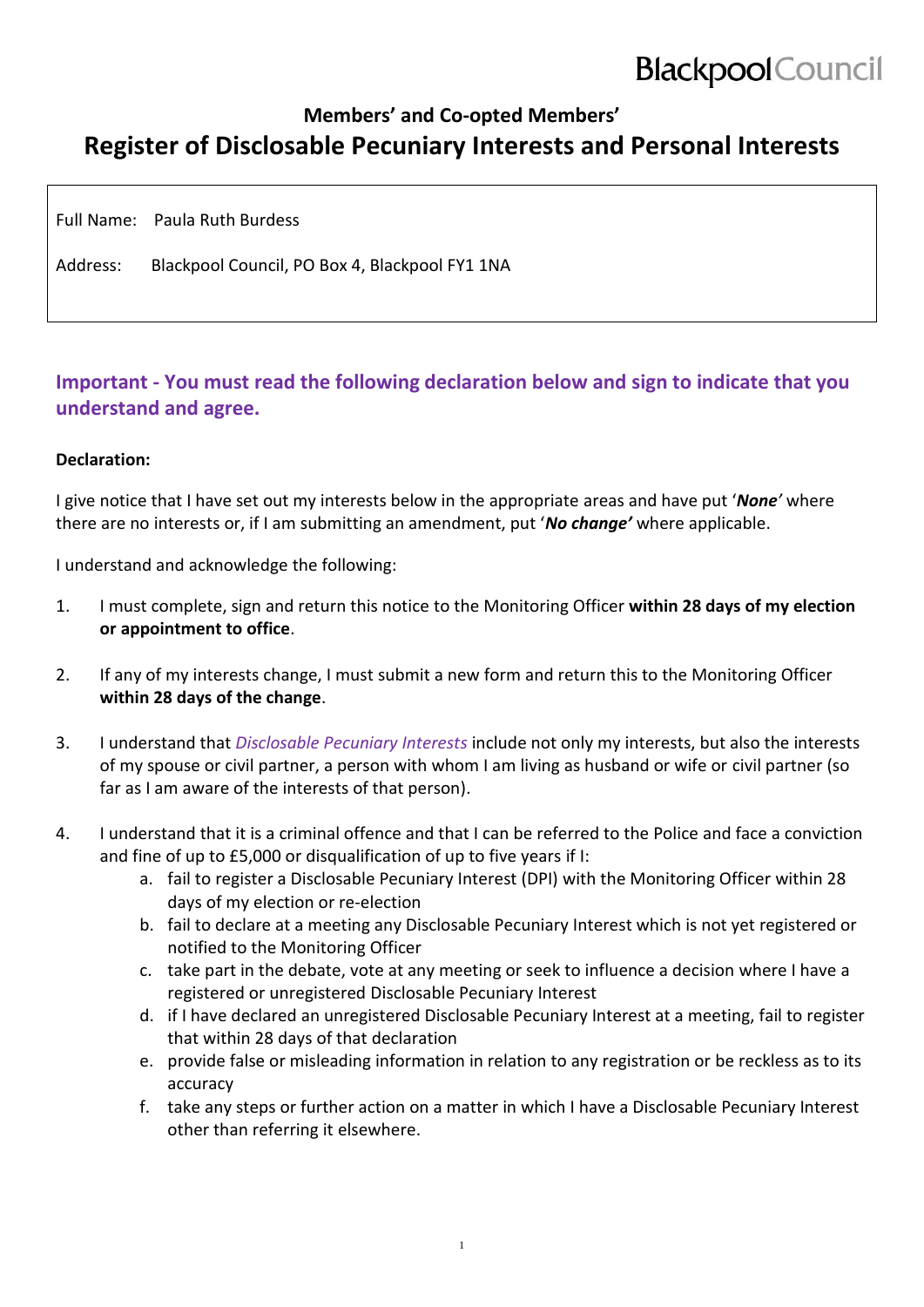- 5. I understand that the *Personal Interests* registered should also be declared at meetings and that these would become *Prejudicial Interests* in certain circumstances and that failure to declare these can result in a referral to the Monitoring Officer as a breach of the Code of Conduct.
- 6. I understand that I must, **within 28 days of receiving any gift or hospitality in my capacity as a Member, with an estimated value £25 or more,** provide written notification by completing the 'Registration of gifts and hospitality' form and returning it to the Monitoring Officer.
- 7. I understand that any findings of non-disclosure within the prescribed time limits will result in a referral to the Monitoring Officer for further action and if it relates to a Disclosable Pecuniary Interest, can result in a referral to the Police.
- 8. If I feel I have an interest which, if disclosed on a public register, could lead to myself or a person connected to me being subject to violence or intimidation, then I must disclose this as a sensitive interest to the Monitoring Officer.
- 9. I recognise that I have a legal duty to complete this form and that I must not:
	- omit any information which ought to be given in this notice
	- provide information that is materially false or misleading
	- fail to update this information as my circumstances change.

| Signature | P Burdess |
|-----------|-----------|
| Date      | 08/05/19  |

Please return forms to:

The Monitoring Officer c/o Democratic Governance Blackpool Council PO Box 4 Blackpool FY1 1NA

Received by: Monitoring Officer's LA Hurst

| Monitoring Officer's  | LA Hurst |
|-----------------------|----------|
| signature (or Deputy) |          |
| Date                  | 08/05/19 |
|                       |          |
|                       |          |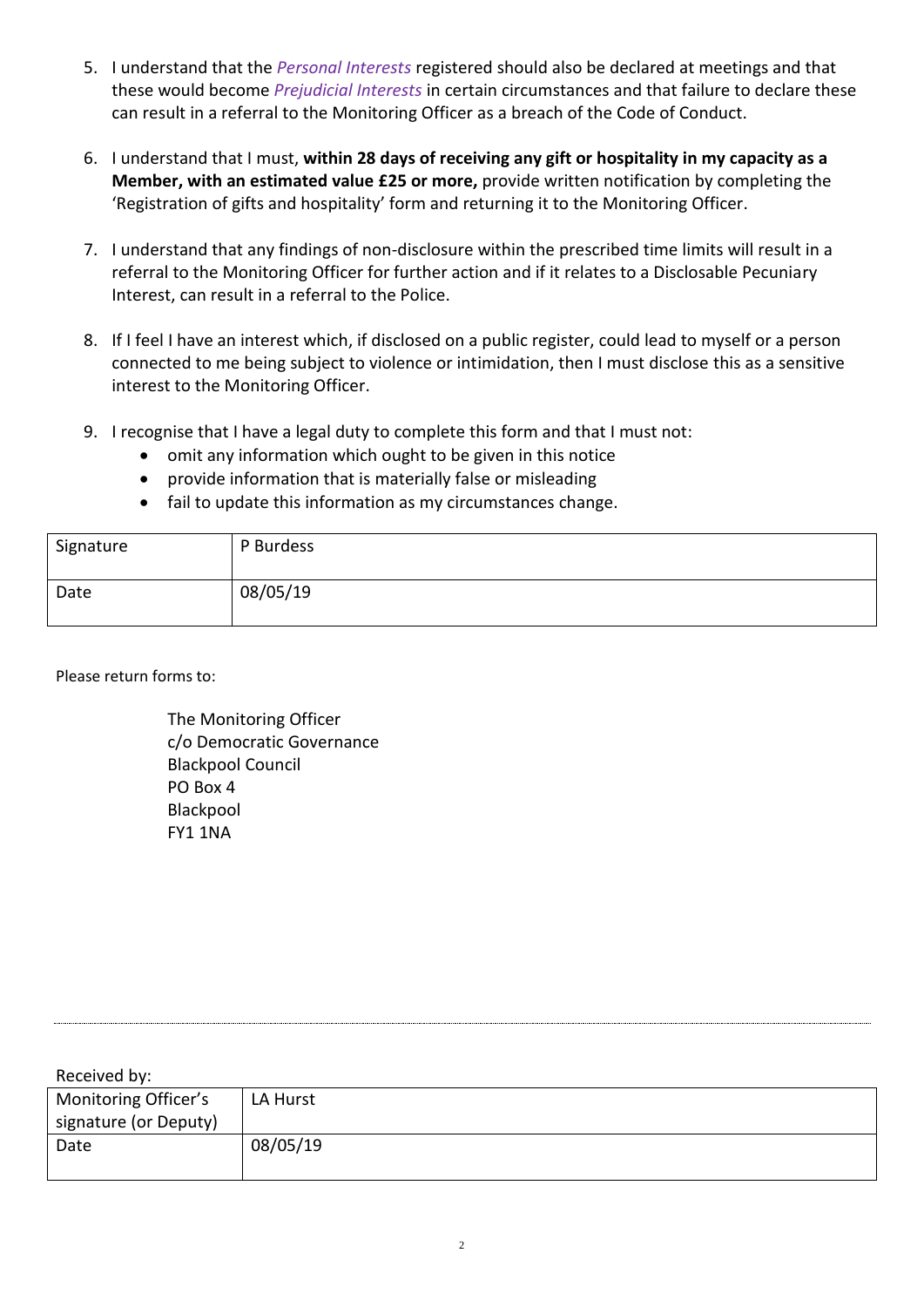# Amendment Record

| Amendment(s)                                  | Marked 1*       | <b>Date</b> |
|-----------------------------------------------|-----------------|-------------|
| Signature                                     | P Burdess       | 21/05/19    |
| Monitoring Officer's<br>Signature (or Deputy) | <b>M</b> Towers | 22/05/19    |
| Amendment(s)                                  | Marked 2*       | <b>Date</b> |
| Signature                                     | P Burdess       | 02/10/2020  |
| Monitoring Officer's<br>Signature (or Deputy) | <b>M</b> Towers | 02/10/2020  |
| Amendment(s)                                  | Marked 3*       | <b>Date</b> |
| Signature                                     | P Burdess       | 20/07/2021  |
| Monitoring Officer's<br>Signature (or Deputy) | <b>M</b> Towers | 20/07/2021  |
| Amendment(s)                                  | Marked 4*       | <b>Date</b> |
| Signature                                     |                 |             |
| Monitoring Officer's<br>Signature (or Deputy) |                 |             |

Notes:

- Please retain one copy for your own records and send the original to the Monitoring Officer
- Your current register of interests can be viewed in the 'Your Councillors' area on the Council's website at [www.blackpool.gov.uk/Your-Council/Your-councillors](http://www.blackpool.gov.uk/Your-Council/Your-councillors)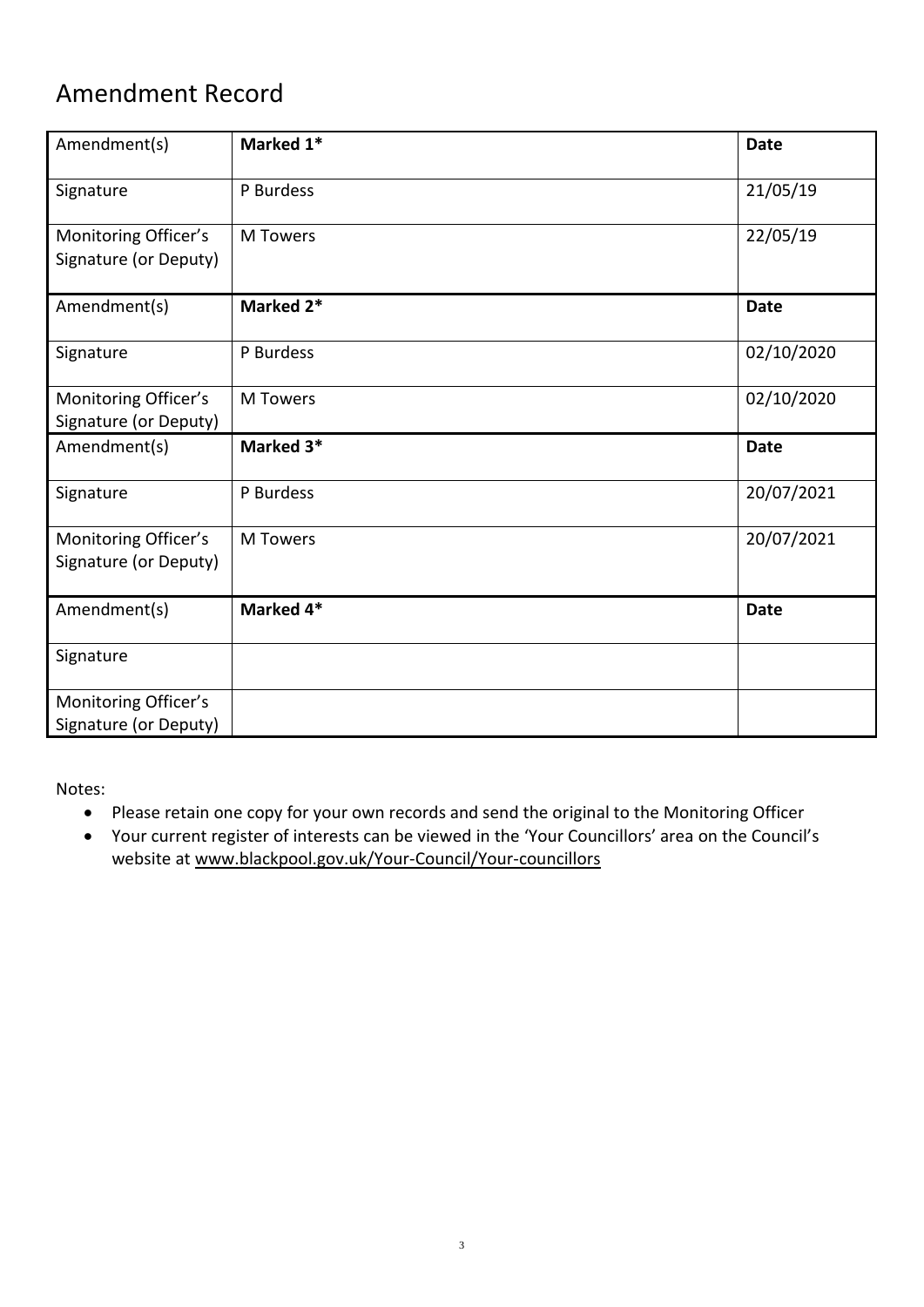## **Part 1: Disclosable Pecuniary Interests**

- Please answer all parts of this form. You must enter information in each area or put 'none' if you do not have an interest or 'no change' as appropriate if you are submitting the form to amend your interests.
- **A separate guidance note is included at the end, which you should read when completing the form.**

| Disclosable pecuniary interest                                                                                                                                                                                                                                                                                                                                                                                                                               | You                                                                                                                                       | Your spouse or civil partner, a person with<br>whom you are living with as husband or<br>wife, or a person with whom you are<br>living as if they were a civil partner |
|--------------------------------------------------------------------------------------------------------------------------------------------------------------------------------------------------------------------------------------------------------------------------------------------------------------------------------------------------------------------------------------------------------------------------------------------------------------|-------------------------------------------------------------------------------------------------------------------------------------------|------------------------------------------------------------------------------------------------------------------------------------------------------------------------|
| a) Employment, office, trade, profession or vocation<br>Any employment, office, trade, profession or vocation<br>carried on for profit or gain.                                                                                                                                                                                                                                                                                                              | Saint Bede's Catholic High School<br>School Lay Chaplain<br>Non-Executive Director Blackpool Transport<br>Limited *3<br>Census Officer *3 | None *3- notified of change in<br>circumstances 20 July 2021                                                                                                           |
| b) Sponsorship<br>Any payment or provision of any other financial benefit<br>(other than from the relevant authority) made or provided<br>within the relevant period in respect of any expenses<br>incurred by you in carrying out duties as a member, or<br>towards your election expenses.<br>This includes any payment or financial benefit from a trade<br>union within the meaning of the Trade Union and Labour<br>Relations (Consolidation) Act 1992. | Unison NW - Labour Group<br><b>Election Sponsorship</b>                                                                                   | None                                                                                                                                                                   |
| c) Contracts<br>Any contract which is made between the relevant person<br>(or a body in which the relevant person has a beneficial<br>interest) and the relevant authority<br>under which goods or services are to be provided or                                                                                                                                                                                                                            | None<br>Non-Executive Director Blackpool Transport<br>Limited *3                                                                          | None                                                                                                                                                                   |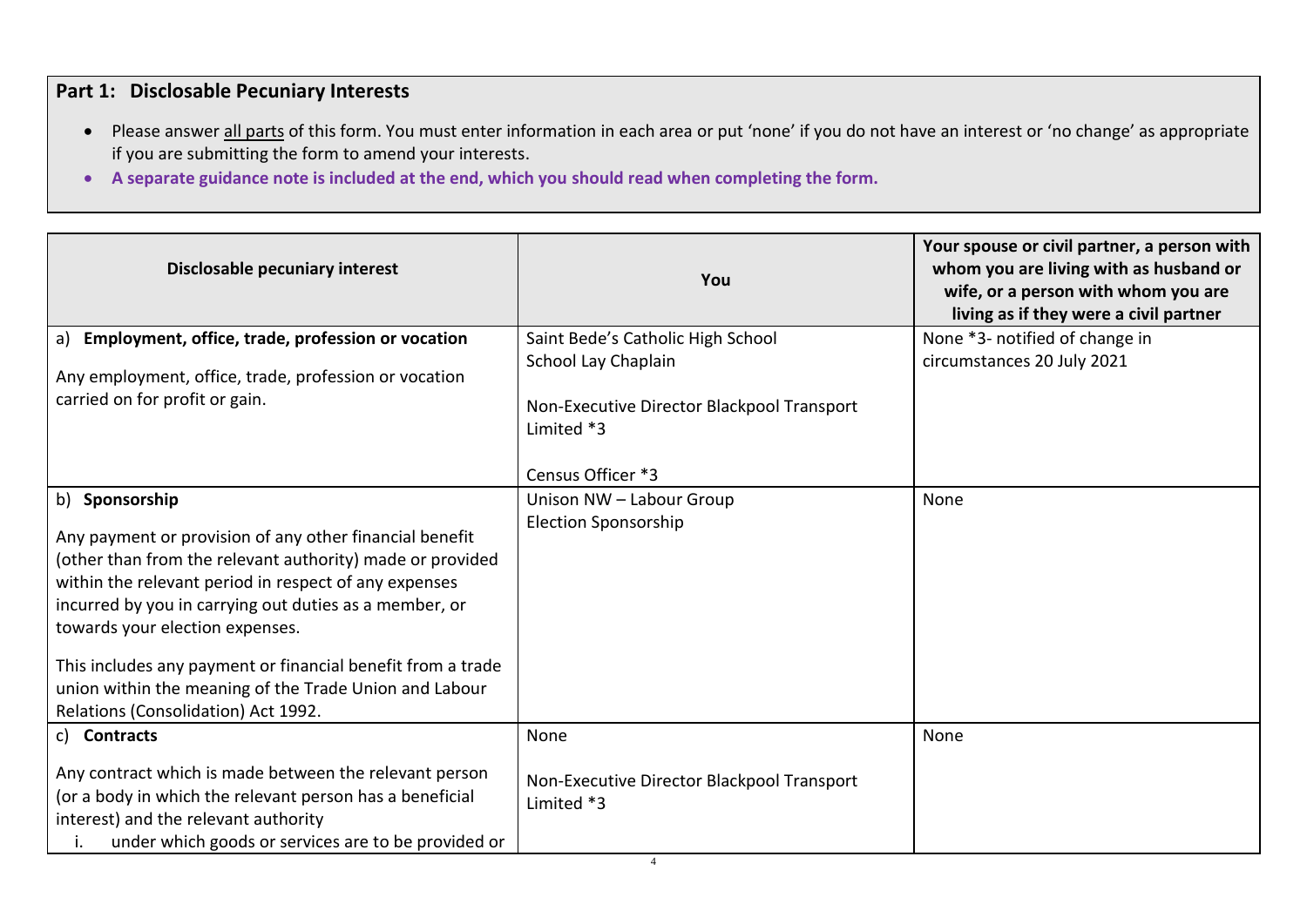| Disclosable pecuniary interest                                                                                                                                                                                                                                                                                                                                                                                                                                                                                                       | You                                                                        | Your spouse or civil partner, a person with<br>whom you are living with as husband or<br>wife, or a person with whom you are<br>living as if they were a civil partner |
|--------------------------------------------------------------------------------------------------------------------------------------------------------------------------------------------------------------------------------------------------------------------------------------------------------------------------------------------------------------------------------------------------------------------------------------------------------------------------------------------------------------------------------------|----------------------------------------------------------------------------|------------------------------------------------------------------------------------------------------------------------------------------------------------------------|
| works are to be executed; and<br>which has not been fully discharged.<br>ii.                                                                                                                                                                                                                                                                                                                                                                                                                                                         |                                                                            |                                                                                                                                                                        |
| d) Land<br>Any beneficial interest in land which is within the area of<br>the relevant authority.                                                                                                                                                                                                                                                                                                                                                                                                                                    | An interest has been registered, but the details<br>have been withheld. *2 | None *3- notified of change in<br>circumstances 20 July 2021                                                                                                           |
| e) Licences<br>Any licence (alone or jointly with others) to occupy land in<br>the area of the relevant authority for a month or longer.                                                                                                                                                                                                                                                                                                                                                                                             | None                                                                       | None                                                                                                                                                                   |
| f) Corporate tenancies<br>Any tenancy where (to your knowledge)<br>the landlord is the relevant authority; and<br>i.<br>the tenant is a body in which the relevant person<br>ii.<br>has a beneficial interest.                                                                                                                                                                                                                                                                                                                       | None                                                                       | None                                                                                                                                                                   |
| <b>Securities</b><br>g)<br>Any beneficial interest in securities of a body where<br>that body (to your knowledge) has a place of<br>i.<br>business or land in the area of the relevant<br>authority; and<br>either-<br>ii.<br>a. the total nominal value of the securities exceeds<br>£25,000 or one hundredth of the total issued<br>share capital of that body; or<br>if the share capital of that body is of more than<br>b.<br>one class, the total nominal value of the shares<br>of any one class in which the relevant person | None                                                                       | None                                                                                                                                                                   |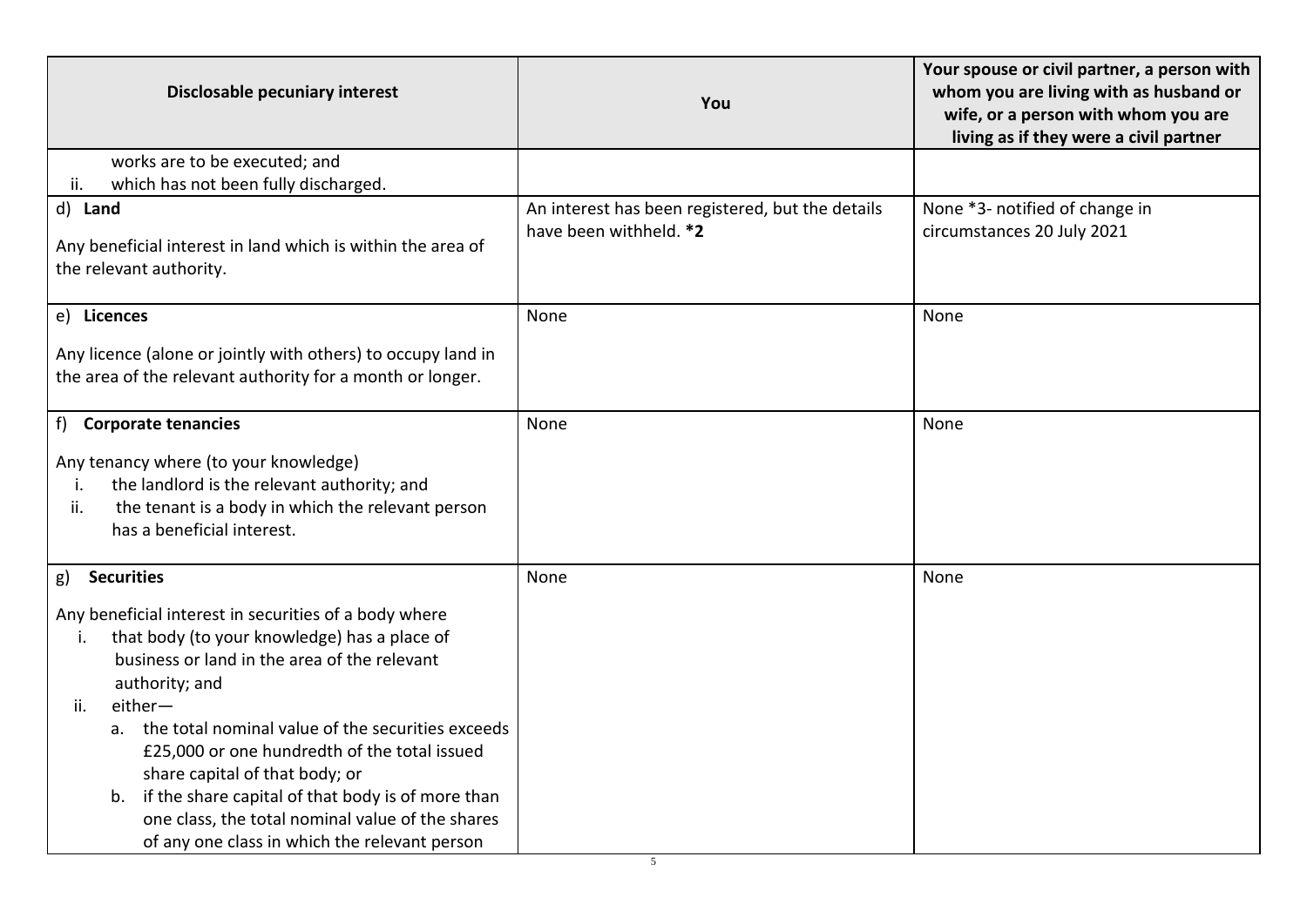| Disclosable pecuniary interest                                                                      | You | Your spouse or civil partner, a person with<br>whom you are living with as husband or<br>wife, or a person with whom you are<br>living as if they were a civil partner |
|-----------------------------------------------------------------------------------------------------|-----|------------------------------------------------------------------------------------------------------------------------------------------------------------------------|
| has a beneficial interest exceeds one hundredth<br>of the total issued share capital of that class. |     |                                                                                                                                                                        |